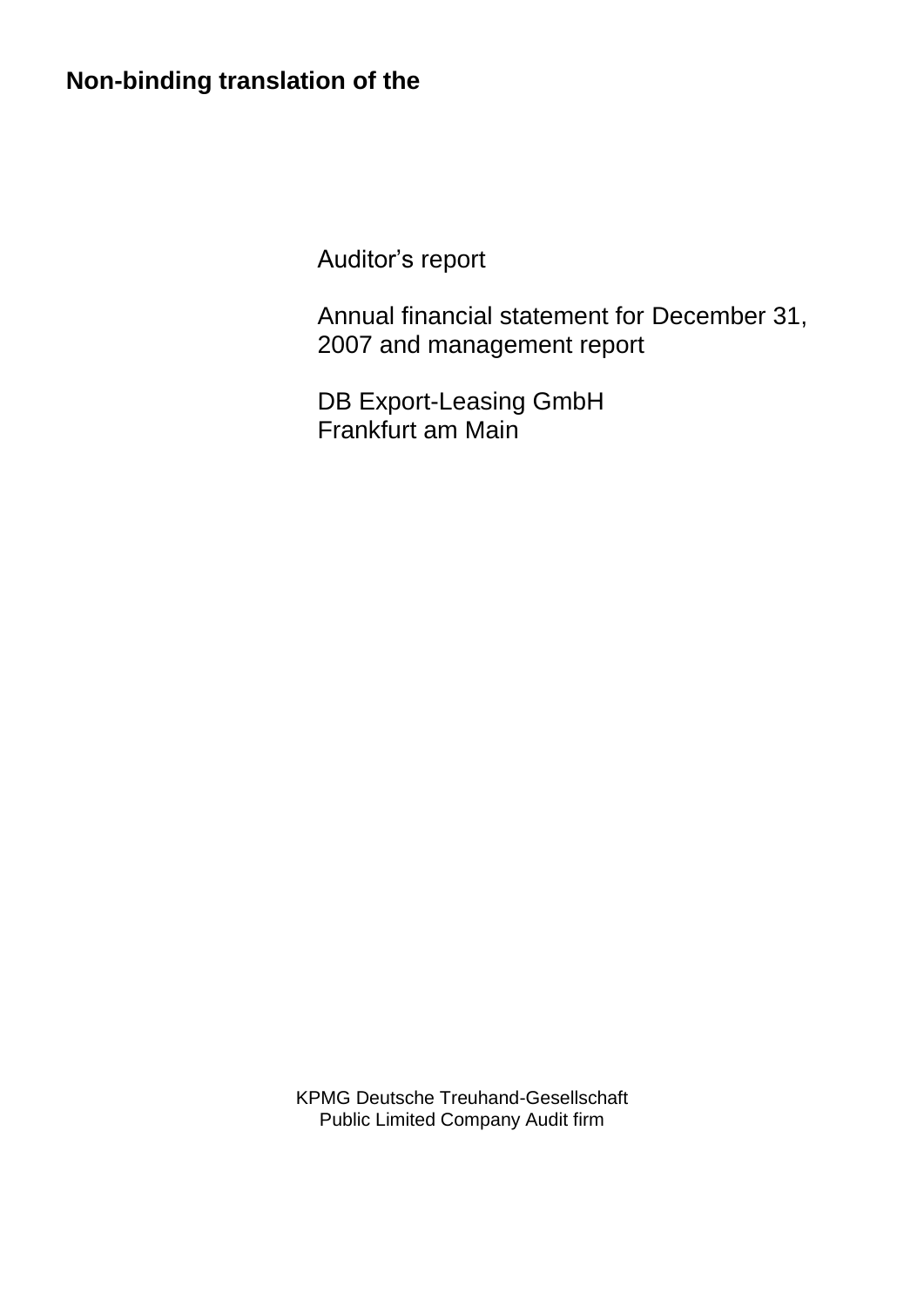

# Balance sheet for December 31, 2007

| <b>Assets</b>                                             |                  |                    |                     |
|-----------------------------------------------------------|------------------|--------------------|---------------------|
|                                                           | <b>EUR</b>       | <b>EUR</b><br>2007 | <b>TEUR</b><br>2006 |
| <b>A. FIXED ASSETS</b>                                    |                  |                    |                     |
| <b>OWNED ASSETS</b>                                       |                  |                    |                     |
| I. Financial assets                                       |                  |                    |                     |
| Shares in affiliated companies<br>1.                      | 13,571,378.77    |                    | 13,675              |
| Loans to affiliated companies<br>2.                       | 4,220,378.61     |                    | 1,147               |
| 3.<br>Holdings                                            | 18,620,428.36    |                    | 18,773              |
|                                                           |                  | 36,412,185.74      |                     |
| <b>RENTAL PROPERTIES</b>                                  |                  |                    |                     |
| I. Intangible assets                                      |                  |                    |                     |
| Filming rights                                            |                  | 563, 147, 988. 37  | 575,971             |
|                                                           |                  |                    |                     |
| II. Tangible assets                                       |                  |                    |                     |
| Vehicles<br>1.                                            | 575, 151, 196.34 |                    | 307,498             |
| Airplanes<br>2.                                           | 173,754,459.19   |                    | 133,337             |
| Water crafts<br>3.                                        | 57,869,742.73    |                    | 85,380              |
| Technical equipment and machines<br>4.                    | 114,594,452.26   |                    | 45,567              |
|                                                           |                  | 921,369,850.52     |                     |
|                                                           |                  | 1,484,517,838.89   |                     |
| <b>B. CURRENT ASSETS</b>                                  |                  |                    |                     |
| I. Accounts receivable and other assets                   |                  |                    |                     |
| Accounts receivable from deliveries and<br>1.<br>services | 33,705,231.33    |                    | 9,609               |
| Other assets<br>2.                                        | 1,153,918.22     | 34,859,149.55      | 2,072               |
| II. Credit with lending institutions                      |                  | 295,590,574.25     | 115,266             |
| <b>C. PREPAYMENTS AND ACCRUED INCOME</b>                  |                  | 35,606.92          | 38                  |
|                                                           |                  | 1,851,415,355.35   | 1,308,333           |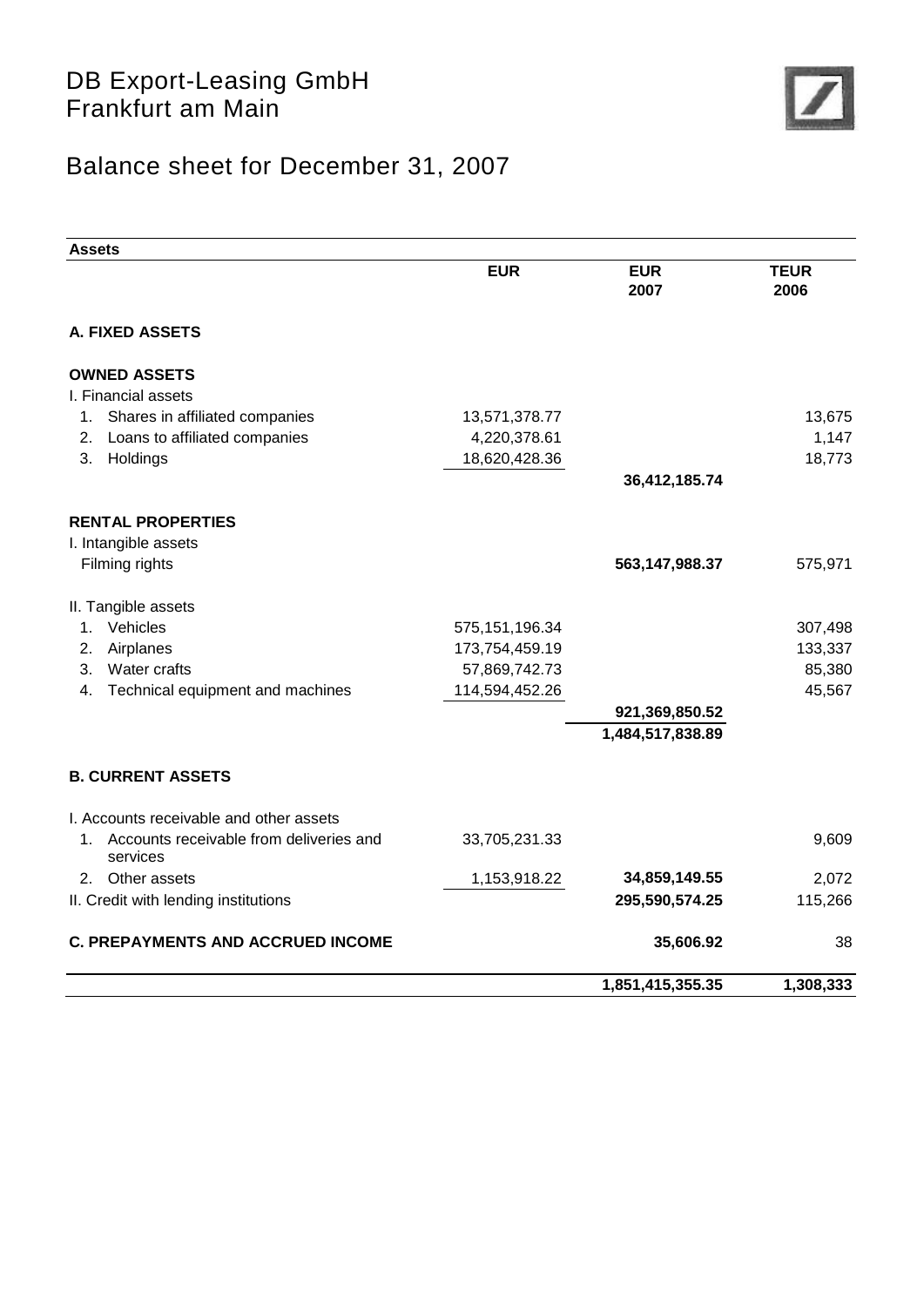

# Balance sheet for December 31, 2007

| <b>EUR</b><br><b>EUR</b><br>2007<br>A. EQUITY CAPITAL                         | <b>TEUR</b><br>2006 |
|-------------------------------------------------------------------------------|---------------------|
|                                                                               |                     |
|                                                                               |                     |
| Subscribed capital<br>25,564.59                                               | 26                  |
| <b>B. PROVISIONS</b>                                                          |                     |
| 3,438,790.00<br>Other provisions                                              | 2,071               |
| <b>C. LIABILITIES</b>                                                         |                     |
| Liabilities to financial institutions<br>$\mathbf{1}$ .<br>811,256,371.64     | 353,016             |
| Liabilities relating to deliveries and services<br>403,812,472.77<br>2.       | 410,044             |
| Liabilities relating to affiliated companies<br>115,590,690.29<br>3.          | 129,290             |
| Other liabilities<br>4.<br>0.00<br>1,330,659,534.70                           | 2,550               |
| <b>D. PREPAYMENTS AND ACCRUED INCOME</b>                                      |                     |
| Services to be rendered from leasing<br>1.                                    |                     |
| contracts, including prepayments still to be                                  |                     |
| provided<br>505,544,982.55                                                    | 398,759             |
| 517,291,466.06<br>2.<br>Other prepayments and accrued income<br>11,746,483.51 | 12,577              |
|                                                                               |                     |
| 1,851,415,355.35                                                              | 1,308,333           |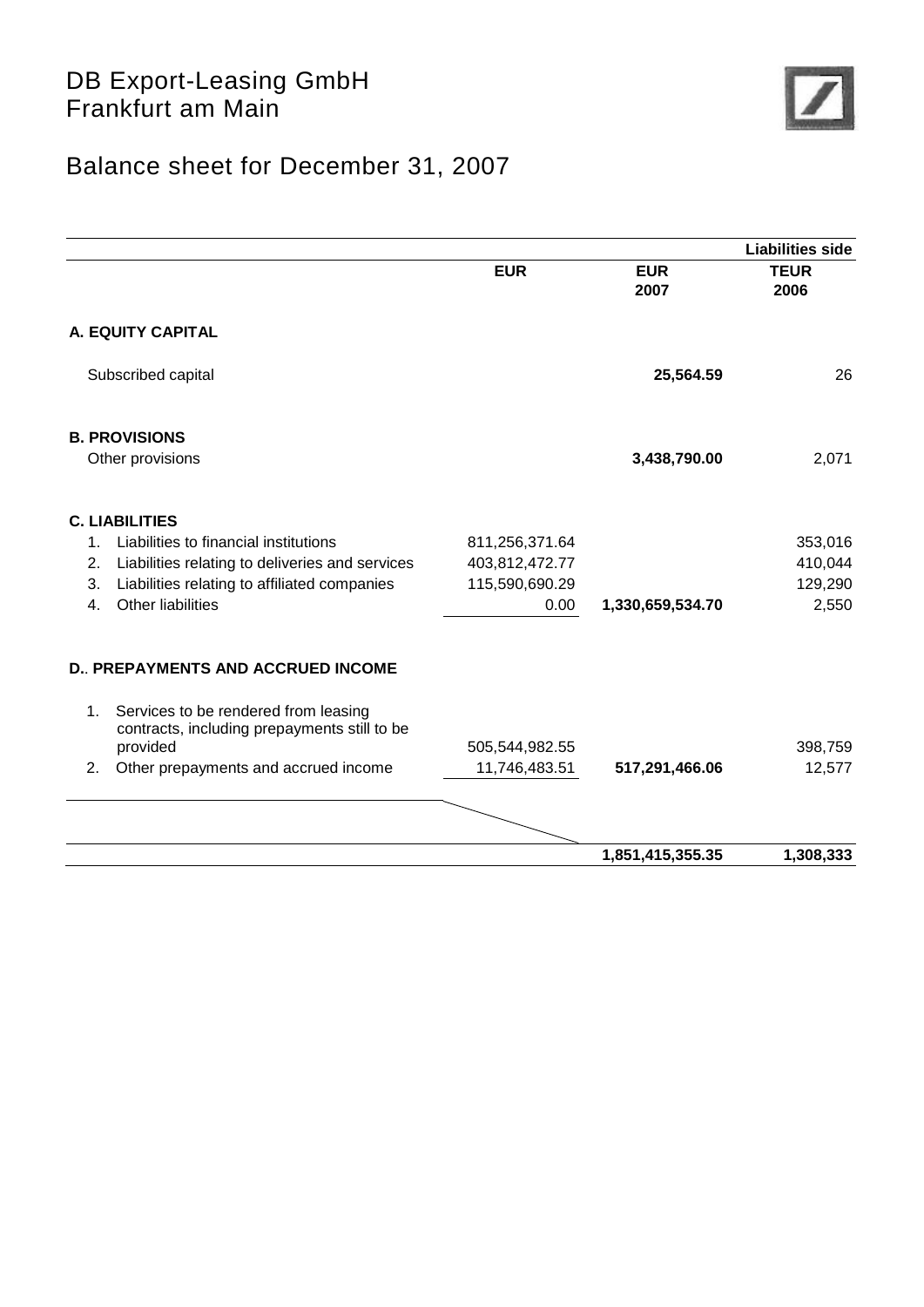

# Income statement for the time period from 1.1.2007 through 12.31.2007

|    |                                                                                                             | 2007           | 2006               |
|----|-------------------------------------------------------------------------------------------------------------|----------------|--------------------|
|    |                                                                                                             | <b>EUR</b>     | <b>TEUR</b>        |
|    |                                                                                                             |                |                    |
| 1. | Sales revenue                                                                                               | 251,026,550.92 | 333,786            |
| 2. | Other operating income                                                                                      | 19,536,110.95  | 2,664              |
| 3. | Depreciation of rental properties                                                                           | 117,815,118.42 | 143,860            |
| 4. | Other operating expenditures                                                                                | 24,287,990.03  | 62,176             |
| 5. | Earnings from Holdings                                                                                      | 987,229.89     | 850                |
| 6. | Earnings from other securities and loans from financial<br>assets, including 127,197.61 EUR from affiliated | 127,197.61     | 78                 |
|    | companies                                                                                                   |                | $[41]$             |
| 7. | Other interest and similar revenues including<br>4,413,899.69 EUR from affiliated companies                 | 4,413,899.69   | 1,925<br>[1,925]   |
| 8. | Interest and similar expenditures including 8,221,891.46<br>EUR at affiliated companies                     | 36,643,047.67  | 20,376<br>[1, 478] |
| 9. | <b>Results of ordinary business activities</b>                                                              | 97,344,832.94  | 112,891            |
|    | 10. Extraordinary expenditure                                                                               | 0.00           | 46                 |
|    | 11. Transferred profit based on profit-transfer agreements                                                  | 97,344,832.94  | 112,845            |
|    | 12. Annual net income                                                                                       | 0.00           | 0                  |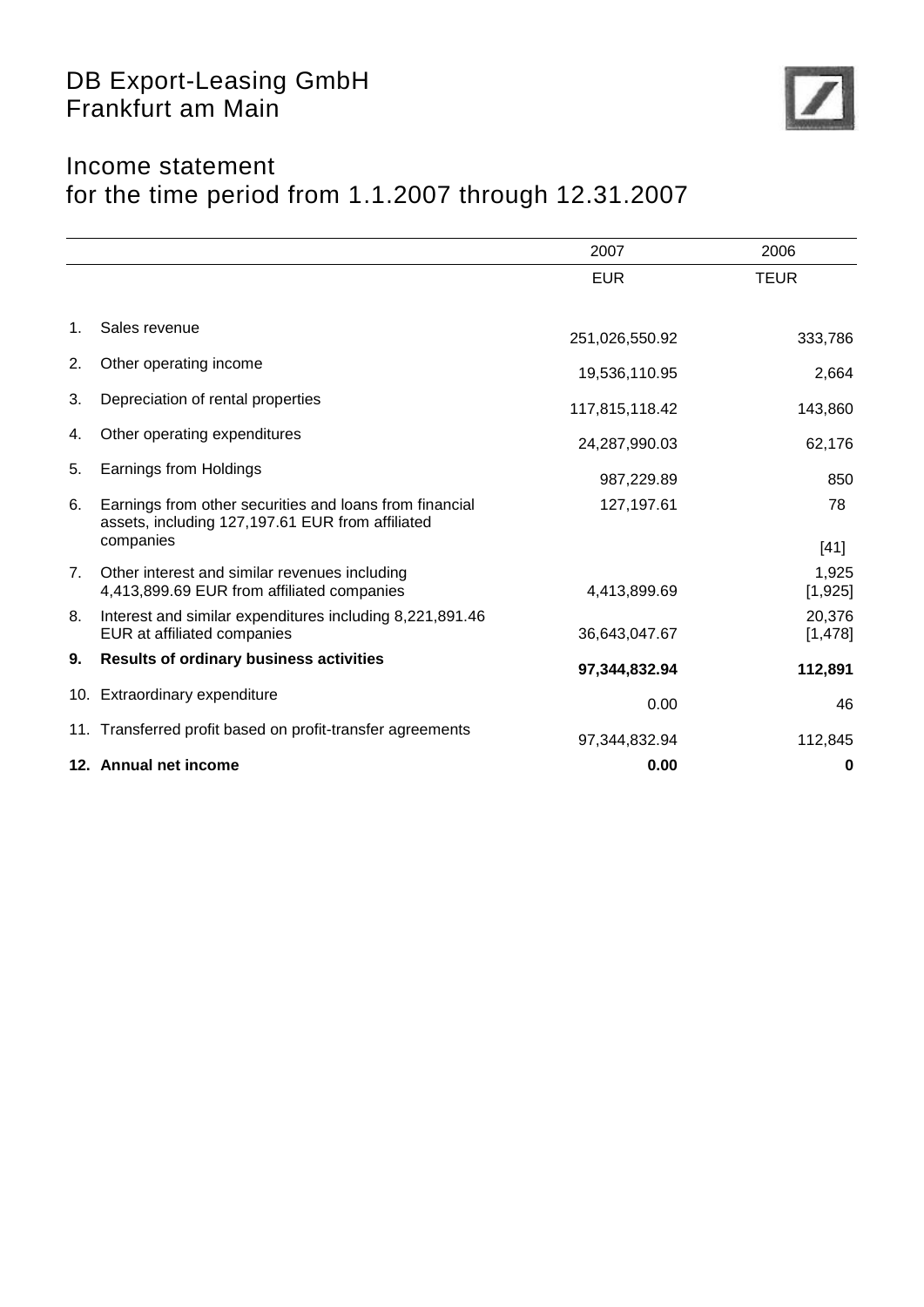## **DB Export-Leasing GmbH Frankfurt am Main**

## **Appendix for the financial year 2007**

#### 1. Balance sheet and evaluation methods

The tangible assets from own fixed assets are capitalized towards the purchase cost. Planned depreciation has been carried out since the method of depreciation was converted with the application of straight-line balance methods in 2001.

Financial assets are set at purchase cost.

The intangible assets and tangible assets from rental properties are capitalized towards the purchase cost. Depreciation has been carried out since the application of straight-line balance methods in 2001.

Receivables from deliveries and services are shown at face value on the balance sheet.

For the assessment of provisions all identifiable risks and unknown liabilities are measured and bear sufficient calculation.

Liabilities are indicated at their repayment amount.

For the services from leasing contracts that are still to be provided, dissolving of delimited proceeds from the relinquishment of use for businesses closed during the respective years, happens progressively up to and including 1991, linear from 1992, over the basic lease period.

The following are also indicated for the services from leasing contracts that are still to be provided, the cash value of the proceeds from the sale of claims, which develop in the case of the allocation of delivery rights per termination of the basic leasing agreement. The respective cash value is to be compounded for the contracts regarding the basic leasing agreement per the interest scale method that were completed by and including 1994, for the contracts completed from 1995 onwards per the linear method.

The conversion of currency receivables and liabilities principally takes place with the average exchange rate on the balance sheet date, excepting covered currency receivables. The obligations from leasing contracts are evaluated with historical share prices to the point of time of establishment, the fixed assets with the share prices at the time of purchase.

Interest and currency risks are largely reduced by hedging activity. In particular the currency risks from USD-dominated leasing contracts have been secured by FX-Forwards over 98 million USD as micro-hedges. The evaluation follows per the cash value method, the time value totals 15 million EUR in holdings that will not be capitalized. Furthermore, two interest rate swaps are at a current nominal value of 99 million EUR in holdings. The evaluation is likewise per the cash value method. The time value carries -1,253 TEUR, for which a provision has been set up, respectively 49 TEUR, for which no capitalization may be carried out.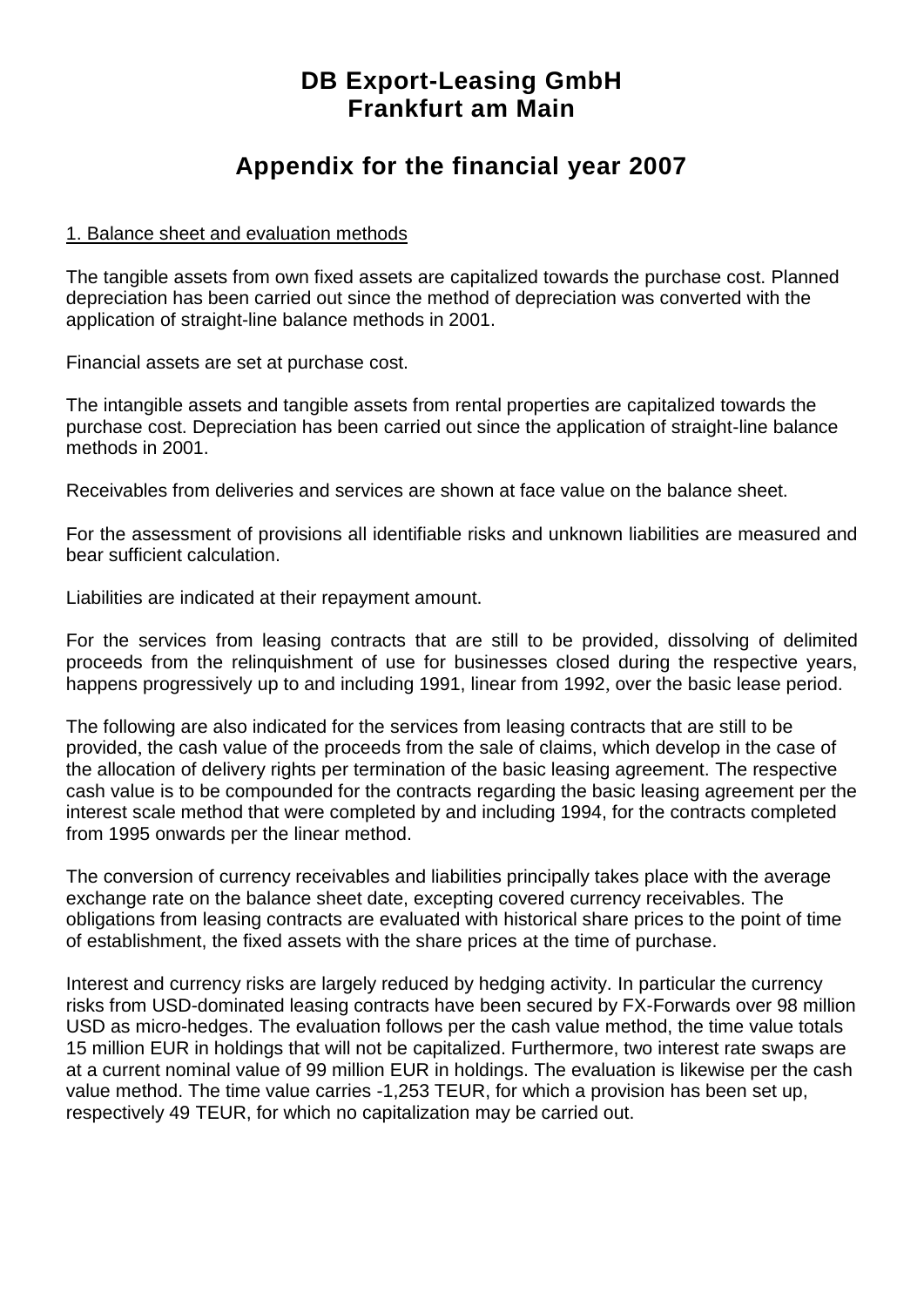#### 2. Notes on the balance sheet and income statement

The arrangement and development of the fixed assets is presented in the asset analysis.

There are shares in affiliated companies in the amount of 13,571 TEUR (in the previous year 13,675 TEUR). The shares essentially affect Motion Picture Productions One GmbH & Co. KG in Frankfurt am Main with 12,868 TEUR (unchanged in the previous year), which participates in a fund. Additionally, DB Export Leasing GmbH holds shares in other companies in the amount of 703 TEUR (in previous year 807 TEUR) at 11 (in previous year 12). The decline resulted from the sale of DIB-Consult GmbH.

Loans to affiliated companies in the amount of 4,220 TEUR (in previous year 1,147 TEUR) affect loans to the DEE Deutsche Erneuerbare Energien GmbH.

DBX has holdings in seven (in previous year seven) companies in the amount of 18,620 TEUR (in the previous year 18,773 TEUR).

The book value of the rental properties increased to 336,765 TEUR (in previous year 410,741 TEUR). These are made up of increases in the book value of the current year in the amount of 440,092 TEUR and book value decreases of 103,327 TEUR. The additions to the depreciations included therein amounts to 117,815 TEUR.

The term to maturity of the receivables from deliveries and services in the amount of 33,705 TEUR (in previous year 9,609 TEUR) is under one year as in 2006.

Among the other assets are receivables to the affiliated companies in the amount of 1,154 TEUR (in previous year 7 TEUR), of that 371 TEUR (in previous year 0 TEUR) to the sole shareholder.

The balance at credit institutes in the amount of 295,591 TEUR (in the previous year 115,266 TEUR) is exclusively for the sole shareholder, of that 175,336 TEUR (in previous year 0 TEUR) has a term to maturity of more than one year.

The subscribed capital is paid in the amount of 25,564.59 EUR (50,000.00 DM). The sole shareholder is Deutsche Bank AG, Frankfurt am Main.

The provisions include a provision for impending losses over 1,253 TEUR (in previous year 1,405 TEUR) for an interest rate swap, as well as outstanding invoices for advisory services relating to the new transactions of 2,121 TEUR (in previous year 601 TEUR).

Liabilities to affiliated credit institutes are in the amount of 337,606 TEUR (in previous year 202,054 TEUR) of that 314,036 EUR (in previous year 180,877 TEUR) to the sole shareholder.

Liabilities to affiliated credit institutes with a time to maturity of more than five years are 400,175 TEUR (in previous year 0 TEUR). Liabilities at 353,474 TEUR (in previous year 247,546 TEUR) are due between one year and five years. A total of 57,607 TEUR is due within one year (in previous year 105,642 TEUR).

Liabilities from deliveries and services in the amount of 1,583 TEUR (in previous year 6,486 TEUR) have a term to maturity of up to one year. Of this, 87 TEUR (in previous year 48 TEUR) is allotted to liabilities relating to affiliated companies. Liabilities in the amount of 0 TEUR (in previous year 0 TEUR) have a term to maturity of over five years.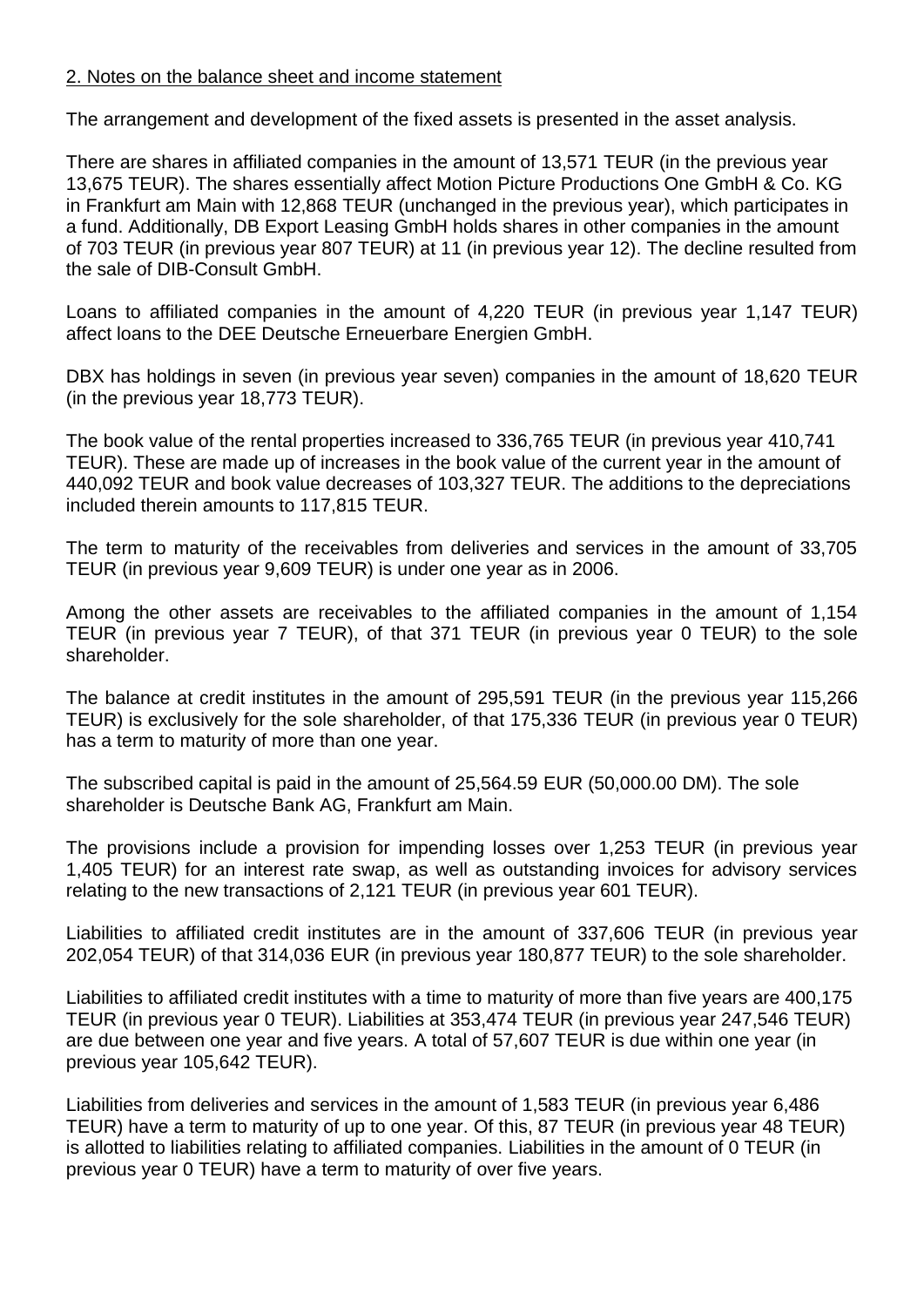The liabilities from affiliated companies essentially affect claims of the sole shareholder Deutsche Bank AG from the profit and loss transfer agreement and tax liabilities. They are due within one year.

Passive prepayments and accrued income essentially contain the total proceeds from the sale of receivables whose future services from leasing contracts are still to be provided, as well as from the sale of residual values claims.

The other financial obligations per § 285 No. 3 HGB [German Commercial Code] carry a total of 153,934 TEUR (in previous year 171,297 TEUR); they essentially affect rental obligations from leasing contracts in the amount of 153,897 TEUR (in previous year 171,259 TEUR). These are rent income plus restricted services from leasing contracts still to be provided, including prepayments and guarantees as needed, to external third parties in a minimum of the same amount.

Moreover the DB Export-Leasing GmbH as limited partner obligations from liable equity at a total of 38 TEUR as compared to other companies which up to December 31, 2007, were not yet claimed.

The sales revenues from the current business in the amount of 251,027 TEUR (in previous year 333,786 TEUR) were for the most part attained abroad.

#### 3. Other Information

The following are introduced as directors:

- Mr. Thomas Rüschen, PhD, Managing Director, Königstein
- Mr. Hans-Jürgen Fricke, PhD, Managing Director, Bad Homburg v.d.H.
- Ms. Angela Hasenfuss, Managing Director, Bad Homburg v.d.H.
- Ms. Sabine Tieves, Managing Director, Frankfurt am Main

The company does not have its own staff. The employment contracts are with Deutsche Bank AG. Benefits for the managing directors were not realized in 2007. The managing directors were not granted loans in the previous business year.

The DB Export-Leasing GmbH is included in the consolidated financial statements of Deutsche Bank AG, Frankfurt am Main. This will be filed with the Frankfurt am Main Local Court together with all required documents and explanations, and published in electronic form in the Bundesanzeiger [Federal Gazette].

Frankfurt am Main, May 2, 2008

DB Export-Leasing GmbH

Fricke Hasenfuss Rüschen Tieves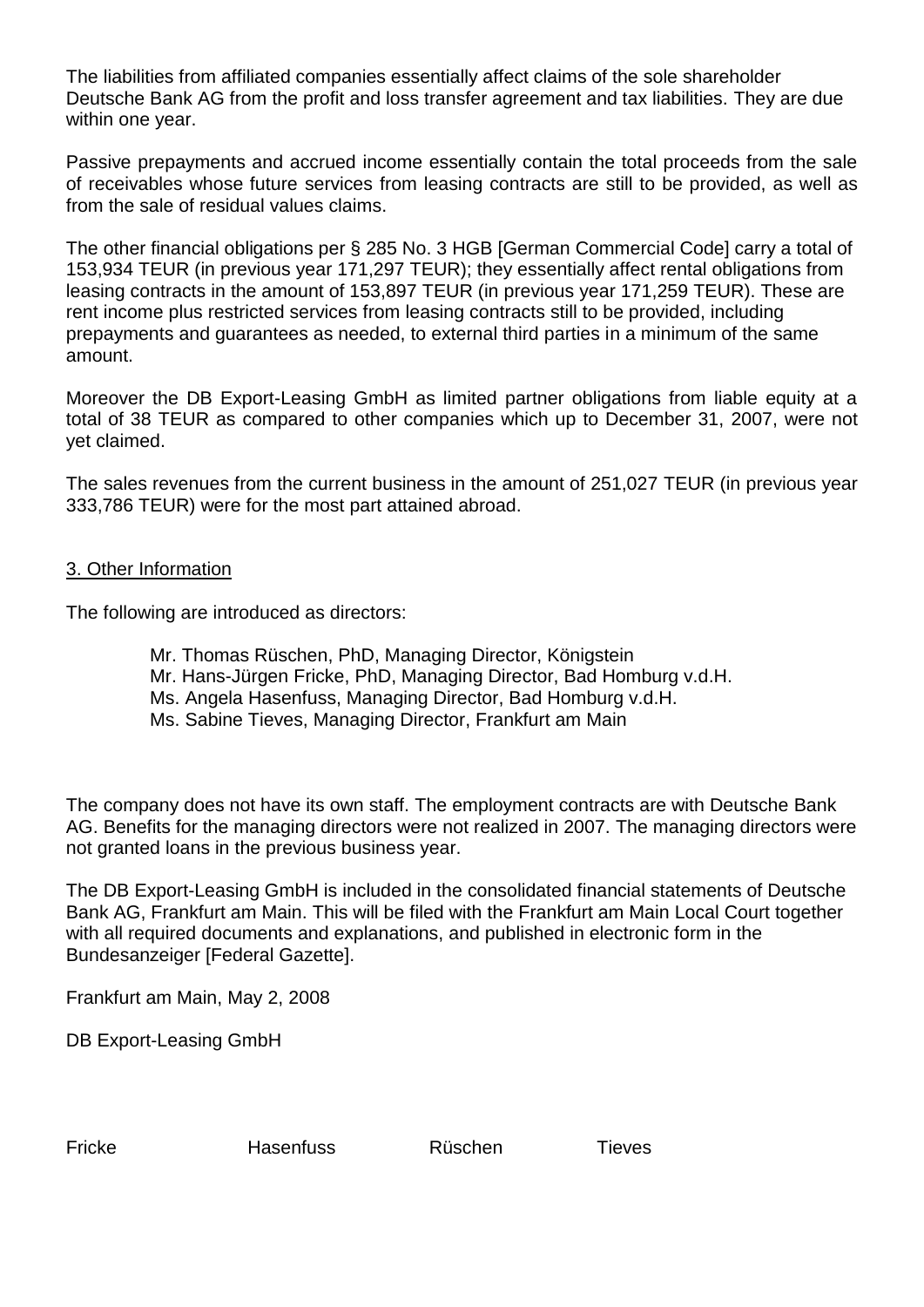### DB EXPORT-LEASING GMBH

#### DEVELOPMENT OF OWN USE PROPERTY (IN TEUR) 1.1.2007 TO 12.31.2007

|                                | Cumulative purchase costs |           |           |                  | Cumulative depreciation |          |           |           | Book value |             |                |
|--------------------------------|---------------------------|-----------|-----------|------------------|-------------------------|----------|-----------|-----------|------------|-------------|----------------|
|                                | 1.1.2007                  | Additions | Transfers | <b>Disposals</b> | 12.31.2007              | 1.1.2007 | Additions | Disposals | 12.31.2007 | 12.31.2007  | 12.21.2006     |
| <b>Furniture and fixtures</b>  | 28                        | 0         | 0         | $\Omega$         | 28                      | 28       | 0         | $\Omega$  | 28         | 0           | $\overline{0}$ |
| Shares in affiliated companies | 13,713                    | 0         | 0         | 104              | 13,609                  | 38       | 0         |           | 38         | 13,571      | 13,675         |
| Loans to affiliated companies  | 1,147                     | 5,417     | 0         | 2,344            | 4,220                   | 0        | 0         | 0         | 0          | 4,220       | 1,147          |
| Holdings                       | 18,773                    | 0         | $\Omega$  | 152              | 18,621                  | 0        | 0         |           |            | 18,621      | 18,773         |
| <b>Fixed asset securities</b>  | 0                         | 0         | 0         | $\mathbf 0$      |                         | 0        | 0         | 0         | 0          | $\mathbf 0$ | 0              |
| <b>ITOTAL OWNED ASSETS</b>     | 33,661                    | 5,417     | 0         | 2,600            | 36,478                  | 66       | 0         |           | 66         | 36,412      | 33,595         |

#### DEVELOPMENT OF RENTAL PROPERTY (IN TEUR) 1.1.2007 TO 12.31.2007

|                                              |           |             | Cumulative purchase costs |           |            |           |           | Cumulative depreciation |            |            | Book value |
|----------------------------------------------|-----------|-------------|---------------------------|-----------|------------|-----------|-----------|-------------------------|------------|------------|------------|
|                                              | 1.1.2007  | Additions   | Transfers                 | Disposals | 12.31.2007 | 1.1.2007  | Additions | Disposals               | 12.31.2007 | 12.31.2007 | 12.31.2006 |
| I. INTANGIBLE ASSETS                         |           |             |                           |           |            |           |           |                         |            |            |            |
| Filming rights                               | 577,040   | $\mathbf 0$ | 0                         | 0         | 577,040    | 1,069     | 12,823    | 0                       | 13,892     | 563,148    | 575,971    |
| II. TANGIBLE ASSETS                          |           |             |                           |           |            |           |           |                         |            |            |            |
| Technical equipment and machines             | 385,294   | 82,542      | $\mathbf 0$               | 402       | 457,434    | 339,727   | 13,399    | 287                     | 352,839    | 114,595    | 45,567     |
| Airplanes                                    | 616,820   | 161,518     | $\mathbf{0}$              | 131,677   | 646,661    | 483,483   | 32,658    | 43,234                  | 472,907    | 173,754    | 133,337    |
| Water crafts                                 | 108,957   | 0           | 0                         | 26,379    | 82,578     | 23,578    | 13,590    | 12,460                  | 24,708     | 57,870     | 85,379     |
| Vehicles                                     | 1,403,433 | 313,847     | 0                         | 29,995    | 1,687,285  | 1,095,935 | 45,345    | 29,146                  | 1,112,134  | 575,151    | 307,498    |
| <b>II. TOTAL TANGIBLE ASSETS</b>             | 2,514,504 | 557,907     | $\mathbf 0$               | 188,453   | 2,883,950  | 1,942,723 | 104,992   | 85,127                  | 1,962,588  | 921,370    | 571,781    |
| <b>TOTAL</b><br><b>DBX RENTAL PROPERTIES</b> | 3,091,544 | 557,907     | 0                         | 188,453   | 3,460,998  | 1,943,792 | 117,815   | 85,127                  | 1,976,480  | 1,484,518  | 1,147,752  |

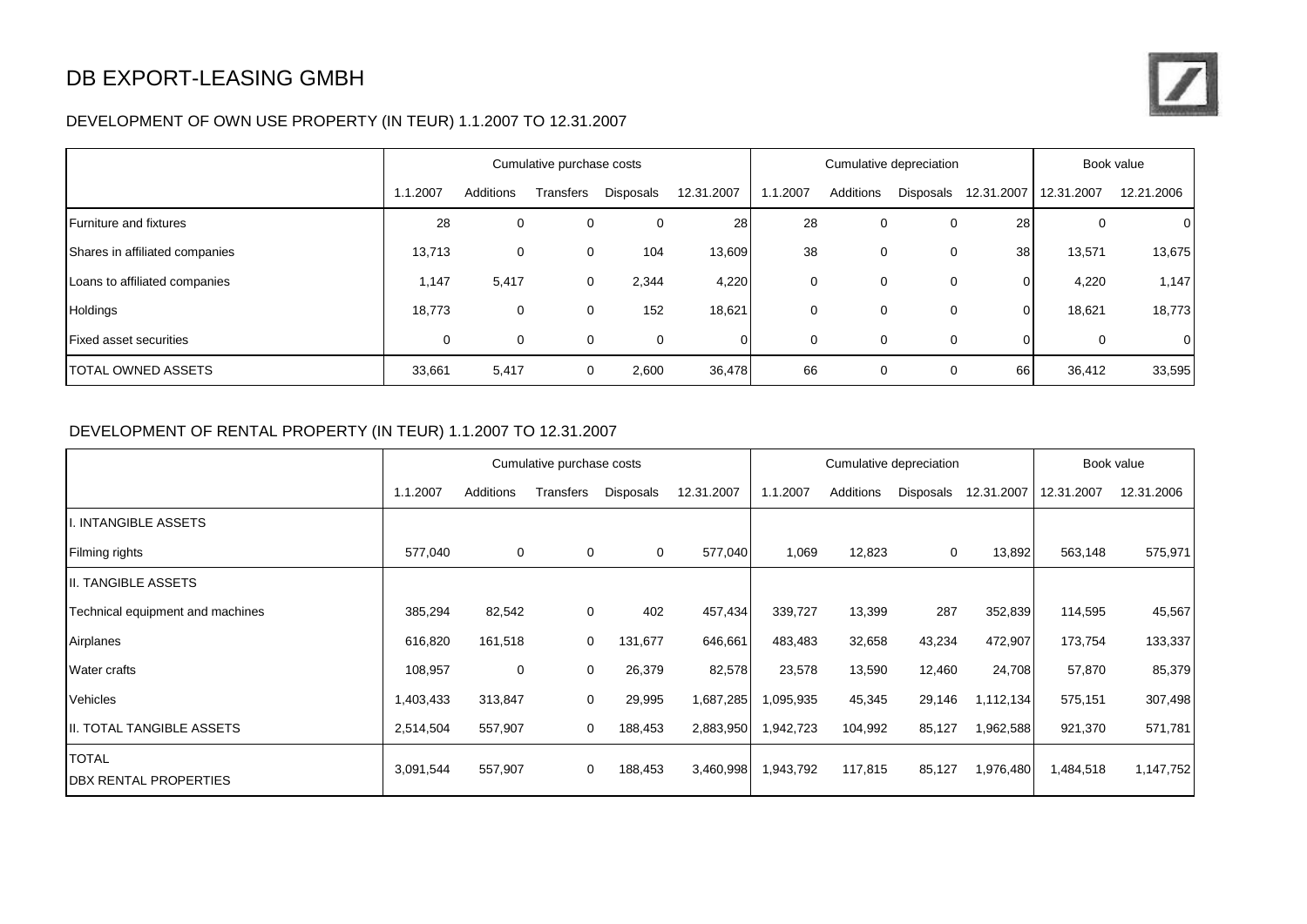## **Management report for the 2007 fiscal year**

# **DB Export-Leasing GmbH**

### I. Information about business developments

DB Export-Leasing GmbH in the current year has purchased ten leasing contracts on two airplanes, one steam turbine, 14 trams as well as 142 locomotives with a term to maturity between three and fifteen years. The transactions were financed by the takeover of loan commitments as well as borrowing money from the parent company DBAG. Furthermore the company attained earnings from consultations and agency business.

The planned ten contracts are on airplanes, local trains, an air separation system as well as a ship expired in 2007.

### II. Analysis of the business developments and position of the company

The result of the ordinary business activities is 97.3 million EUR, 112.8 million EUR in the previous year; it has therefore been reduced by about 15.5 million EUR. A further fall in earnings is expected in 2008, on one hand due to the low number of existing businesses terminated compared to the previous year, and on the other hand through increased depreciations in connection with new transactions completed in 2007.

#### III. Information on significant financial performance indicators

The following benchmarks and key figures reflect development of the assets, finances and earnings situation as expected:

80% of the assets were related to rental properties. This has developed as follows over the past three years:

| 2005            | 2006             | 2007             |
|-----------------|------------------|------------------|
| 737 million EUR | .148 million EUR | ,485 million EUR |

The increase in 2006 and 2007 resulted from the leasing contracts acquired in the current year.

The prepaid and accrued income for services still to be provided in the leasing agreements including prepayments increased in 2007 by the newly acquired leasing contracts:

| 2005            | 2006            | 2007            |
|-----------------|-----------------|-----------------|
| 513 million EUR | 399 million EUR | 506 million EUR |

The increase of sales revenues in 2006 resulted primarily from one-off effects due to the many terminations. These effects led to a decline in sales revenues in 2007:

| 2005            | 2006            | 2007               |
|-----------------|-----------------|--------------------|
| 223 million EUR | 334 million EUR | million EUR<br>つら1 |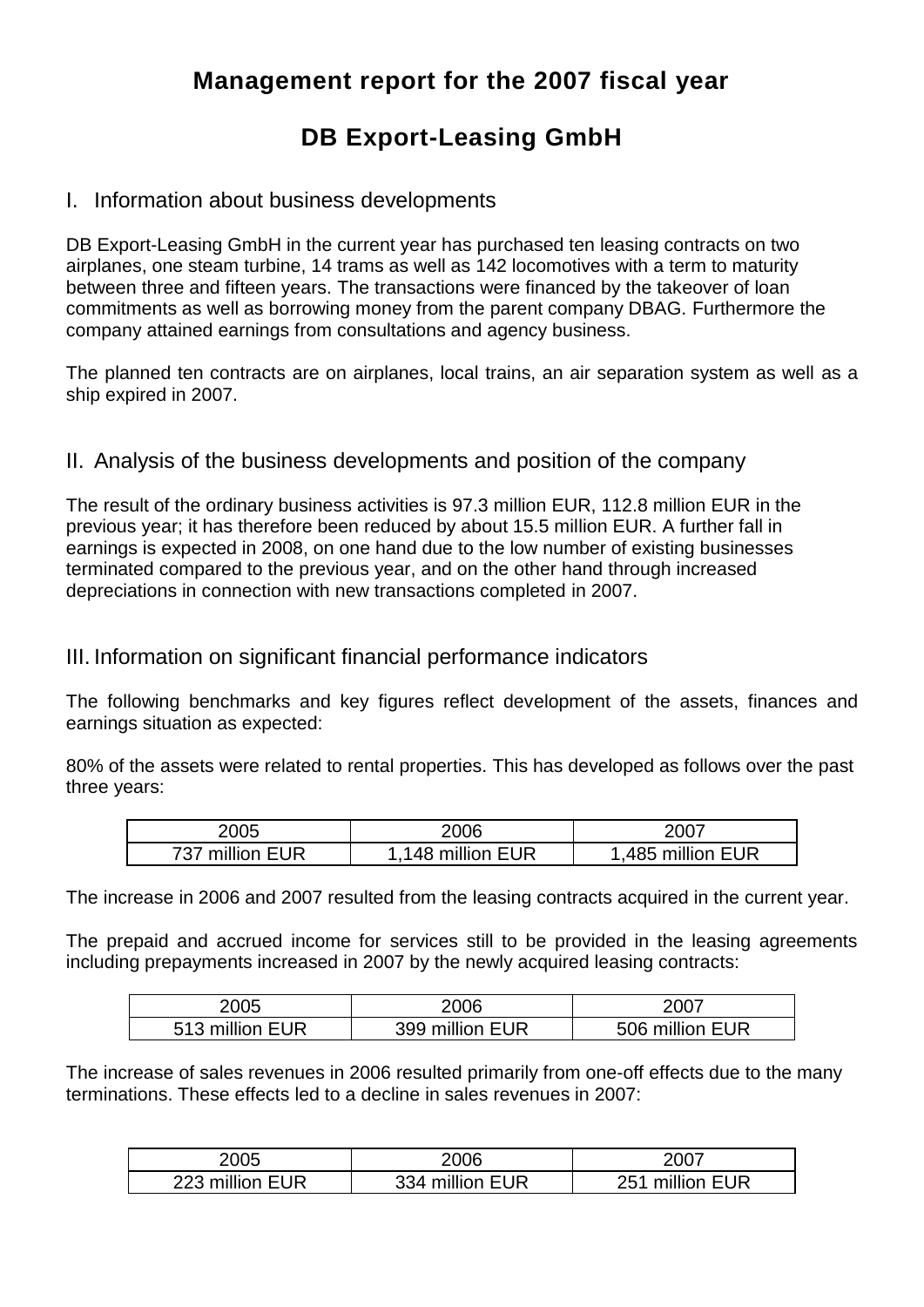### IV.Expected course of development and the attendant key opportunities and risks

As in recent years, a concentration on new businesses for single large transactions with good credit risks is also planned for the new business year. With that the notably increased margin offers a positive setting also in the area of leasing financing. Moreover, interesting additional earnings are to be expected this year for individual expired leasing transactions, as the corresponding current market value may be above the original calculated remaining value.

A notable expansion of business will surely be possible in the area of leasing transactions with open remaining values. However, access to these business areas is still not planned due to consideration of risk.

We are not aware of any significant business transactions after the close of the business year that have a considerable effect on the assets, finances and earnings situation.

Future development of the company will be shaped by the decisions of the sole shareholder Deutsche Bank AG.

#### V. Risk reporting on financial instruments

DB Export-Leasing GmbH is in the group Deutsche Bank AG and is thereby involved in risk management of Deutsche Bank AG. This means, among others things, that address default risks will be evaluated per the corresponding group policies and included in the usual intracompany credit processes. Interest and currency risks are largely reduced by hedging activity. In particular the currency risks from USD-dominated leasing contracts have been secured by FX-Forwards as micro-hedges. The IT systems are integrated in the Deutsche Bank process. Risks that jeopardize the continued existence of the company or that could substantially negatively influence the future economic situation are not recognizable in the current view.

There is a profit and loss transfer agreement between DB Export-Leasing GmbH and the parent company, Deutsche Bank AG (100%).

Frankfurt am Main, May 2, 2008

DB Export-Leasing GmbH

Fricke Hasenfuss Rüschen Tieves